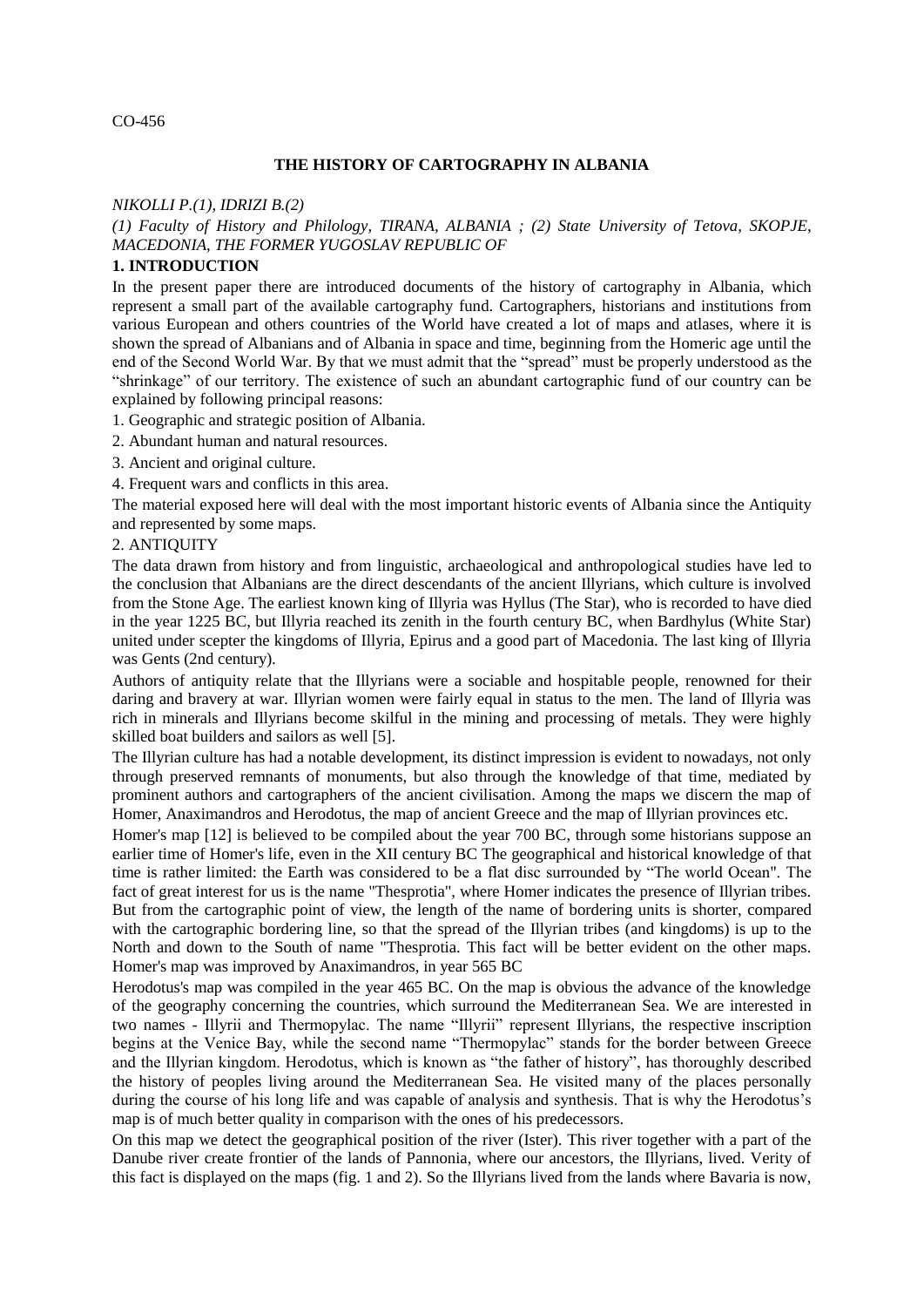continuing through North Austria, going down to the South to the Dalmatian shore and along the eastern shores of the Adriatic Sea. At the Ionian Sea their territory bordered the waters of Mediterranean Sea.



*Fig. 1. The Central and South parts of Illyrian territory in the VII century BC*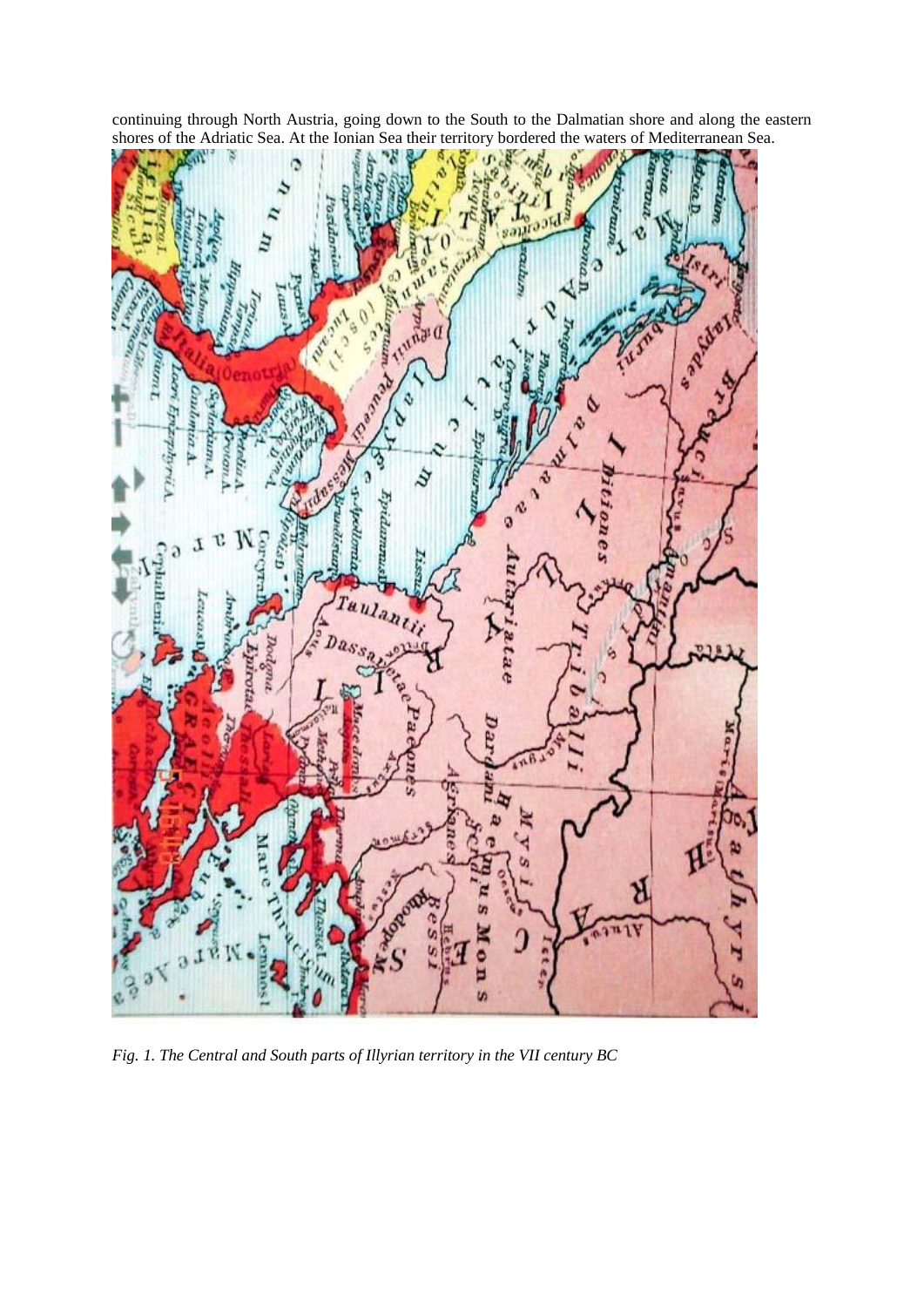

*Fig.2. The North and Central parts of Illyrian terrirory, until the river Drini, in 1 st century AD* The fig. 1 shows the parts of Illyrian territory in the VII century BC [15]. The fig. 2 shows the parts one, until the river Drini, at 1st century AD In this time the Illyrian provinces as Enkalayes, the Taulantes, the Dessarets, the Epirotes, Ardianes and others, together with Macedonia became a Roman dependency. From the 8th to the 6th century BC the Greeks founded some colonies on Illyrian soil, near the settlements (see fig. 1). The presence of Greeks brought to the Illyrians an advanced civilisation, while they in turn influenced the economic, military and political life of the Greeks. In the 3rd century BC the colonies began to decline. But the Illyrians faced a greater threat from the power of the Romans. Seeing the Illyrian territory as a bridgehead for conquests east of the Adriatic, Rome in 229 BC attached and defeated the Illyrians, and by 168 BC established control over Illyria and ruled it for about six centuries. The Romans saved and further developed the Illyrian's and Greek's culture. Christianity manifested itself in Illyria during Roman rule, about the middle of the 1st century AD. The Illyrians, profiting from a long tradition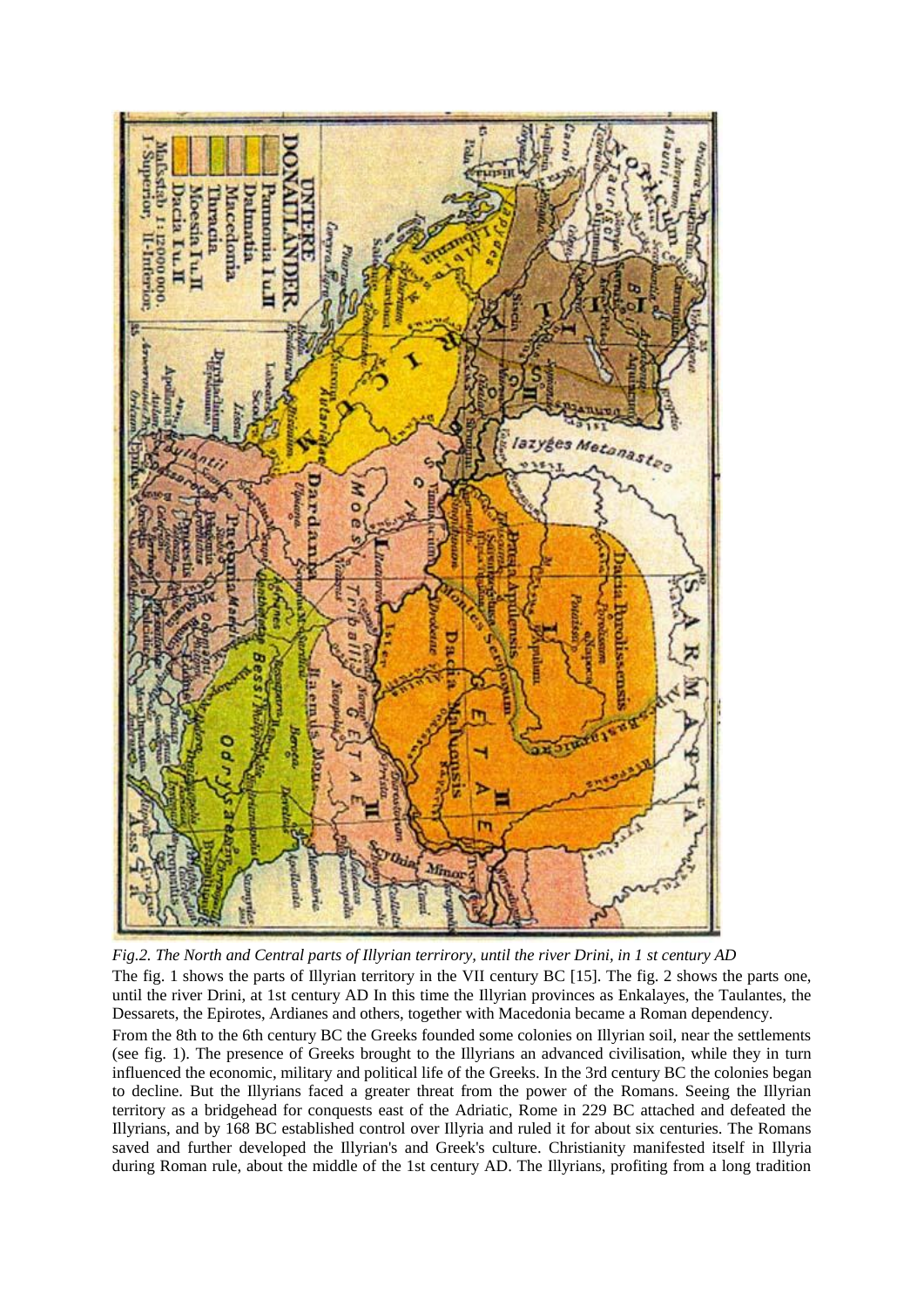of martial habits and skills, had acquired great influence in the Roman military hierarchy. There were 24 emperors of Illyrian origin.

So, for the first four centuries of the new era, Roman Empire (northern frontier were Rhine and Danube rivers) was more civilized then the people that lived northern those rivers, such as the Slavs and nomad peoples, Goths, Vandals, Huns, Avars etc.

The "shrinkage" of our territories evokes the question about its causes. Is it a pacific retreat or a withdrawal as a result of a protracted war? The latter hypothesis is more probable. It is confirmed by different sources, especially by the Roman historian quoted in the many works. He wrote that the Illyrians had fought for more than two centuries to protect their territory, identity and culture. In this bloody war the Illyrians have defended other countries of Europe from the Ostrogoths, Huns, Avars and other barbarians, who tried to occupy them. So, the Albanians have contributed to the protection of the Europe from the barbarians not only in the Scanderbeg's age but even the centuries ago. Afterwards the defeat the members of the Illyrian elite migrated to various European countries. The name Illyrian Province we find in various maps up to the XIXth century, where it is one of the territories occupied by Napoleon. The well known Italian diplomat, R. Fallaschi, has published the paper [3], where he gives a historical synthesis of development of Albanian people and land in space and time. An extract is cited below:

"The Dardanians expanded easily and peacefully toward the southeast, passed the strait which still remembers their name (Dardanelles) and settled themselves in Troja (i.e. "our territory"). In the Iliad, the Trojans are not differentiated from the Dardanians. From Virgil we learn that when they were finally expelled by the newly arrived Hellens the surviving Trojans landed after an adventurous escape in Italy, where they were fraternally welcomed by another great and civilized Illyrian tribe which spoke the same language - the Etruscans (this fraternity is demonstrated by epigraphic documents). The profound culture of the Etruscans united with the warrior qualities of Trojans created the foundations of the greatness of Rome." A part of Trojans landed in Albanian coasts, too, especially in Butrint, near Apollonia and northern.

There are other prominent Albanologs and Balkanologs who consider the Illyrian civilisation as highly developed in comparison with the contemporary ones.

When in the 395, the Roman Empire was divided in two parts: Byzantine Empire (orthodox) and Western Roman Empire (catholic), the Albanian territories were part of the Bysantine Empire for a number of centuries. During that time the life within the area of western civilization had great influence on the composition of life and culture of the Albanian society. This is the reason why the Albanians were so resistive against the Ottoman occupation for centuries.

During the existence of the Roman Empire there are created some maps: among them we can disting the maps of the K. Ptolemy (I-II century) and the Roman maps of the roads (Peuntingeriana maps), where the Albania's territory is represented relatively detailed, apart from a low exactness and missing of the objects. Until 461 Illyria suffered the devastation of raids by Visigoths, Huns and Ostrogoths (fig. 3). Not long after these barbarian invaders swept through the Balkans, the Slavs appeared (between the 6th and the 8th centuries), gradually settled in a big part of Illyrian territories, in much of what is now Slovenia, Croatia, and Bosnia and Herzegovina.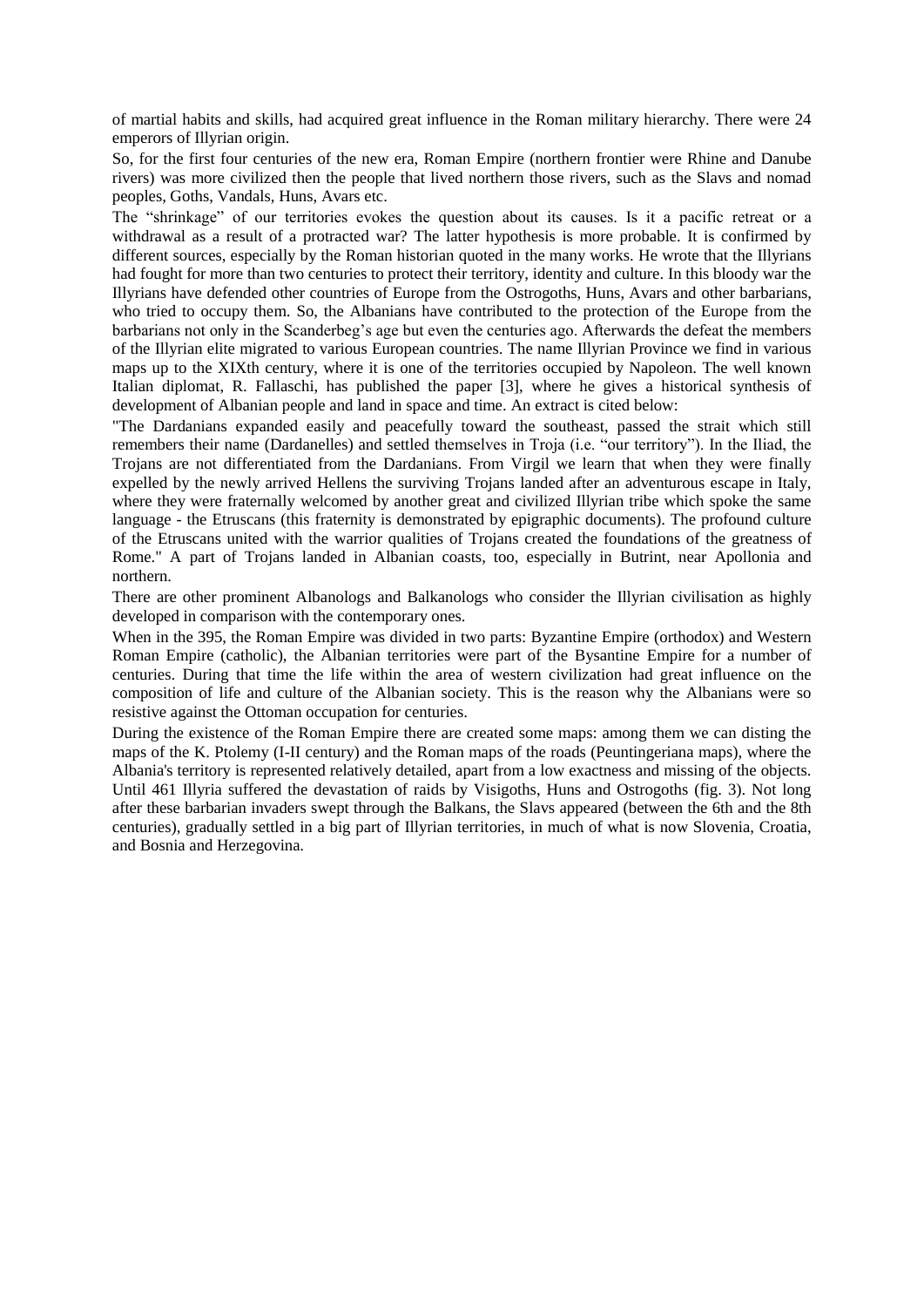

*Fig. 3. Illyrian territory in VI-VII century AD*

# **3. MEDIEVAL CULTURE**

As it is known after the fall of the Roman Empire, all the sciences (including and Cartography) declined seriously in whole Europe. From the 9th to the 12th century the Arab scientists strongly have contributed and in cartography of Europe. Among them, for Albania cartography are known the maps of Al Horezmi (820 year) and Al Idrizi (1156 year). In the map of Al Idrizi there are shown new settlements and other objects of interest. This is explained because in the latter part of the middle Ages, Albanian urban society reached a high point of development. Foreign commerce flourished to such an extent that leading Albanian merchants had their own agencies in Venice, Ragusa, Thessalonica and other cities. The prosperity of the cities also stimulated the development of education and the arts [5]. For example in the eastern part of the portulan map of the 16th century (fig. 4), the name "Albania" is alone.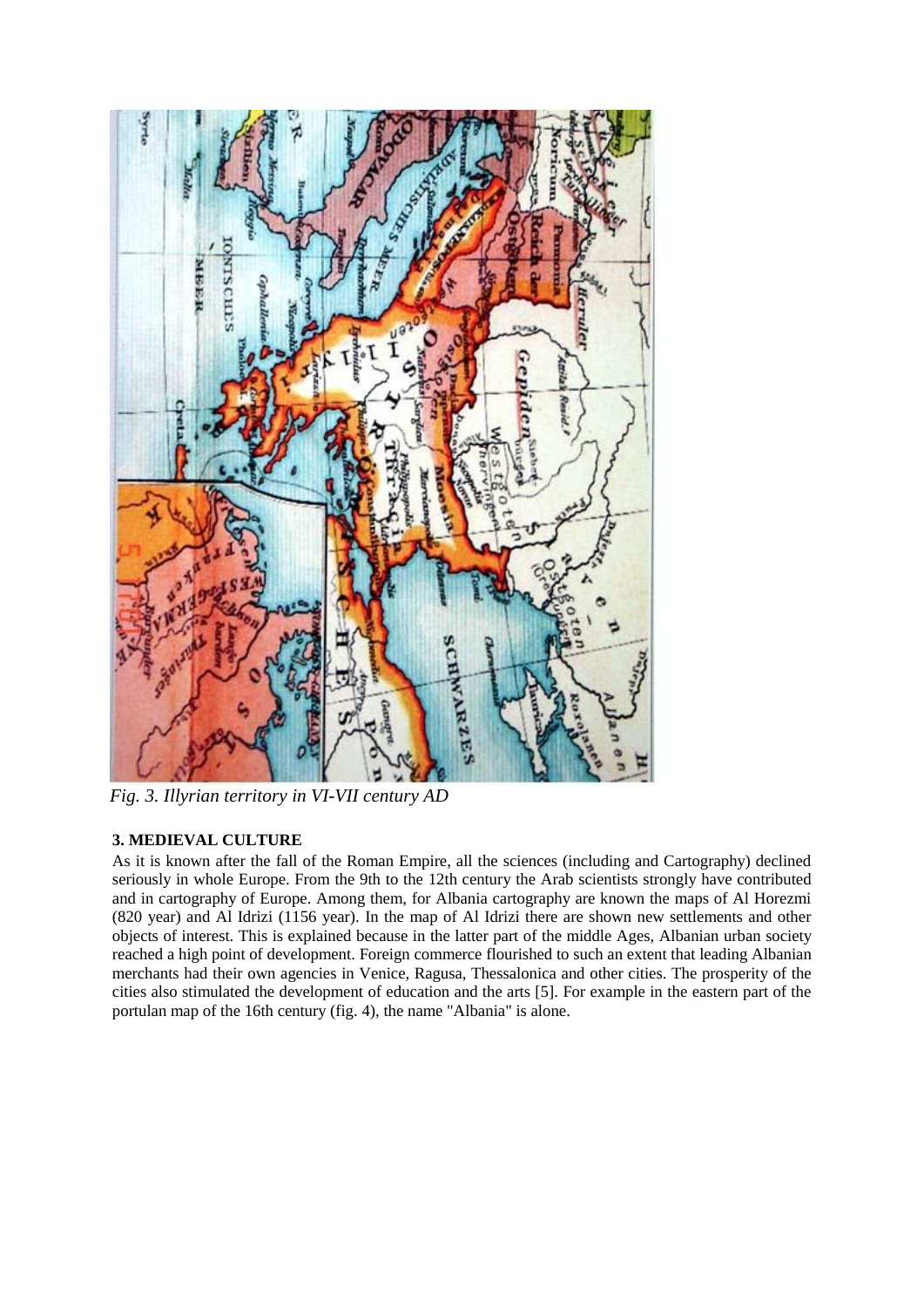

## *Fig. 4. Portulan map of the 16 th century*

Owing partly to the weakness of the Byzantine Empire, Albania, beginning in the 9 the century, came under the domination, in whole or in part, of succession of foreign powers: Bulgarians, Norman crusaders, the Angevins of southern Italy, Serbs and Venetian. This caused massive migrations of Albanians abroad [5].

In the 1430 Albania was been occupied by Turks. But after 1443 Skanderbeg (1405-1468) rallied the Albanian princes (fig. 5) and succeeded in driving the occupiers out. For the next 25 years Scanderbeg frustrated every attempt by Turks to regain Albania, which they envisioned as a springboard for invasion of Italy and western Europe [3,6,16].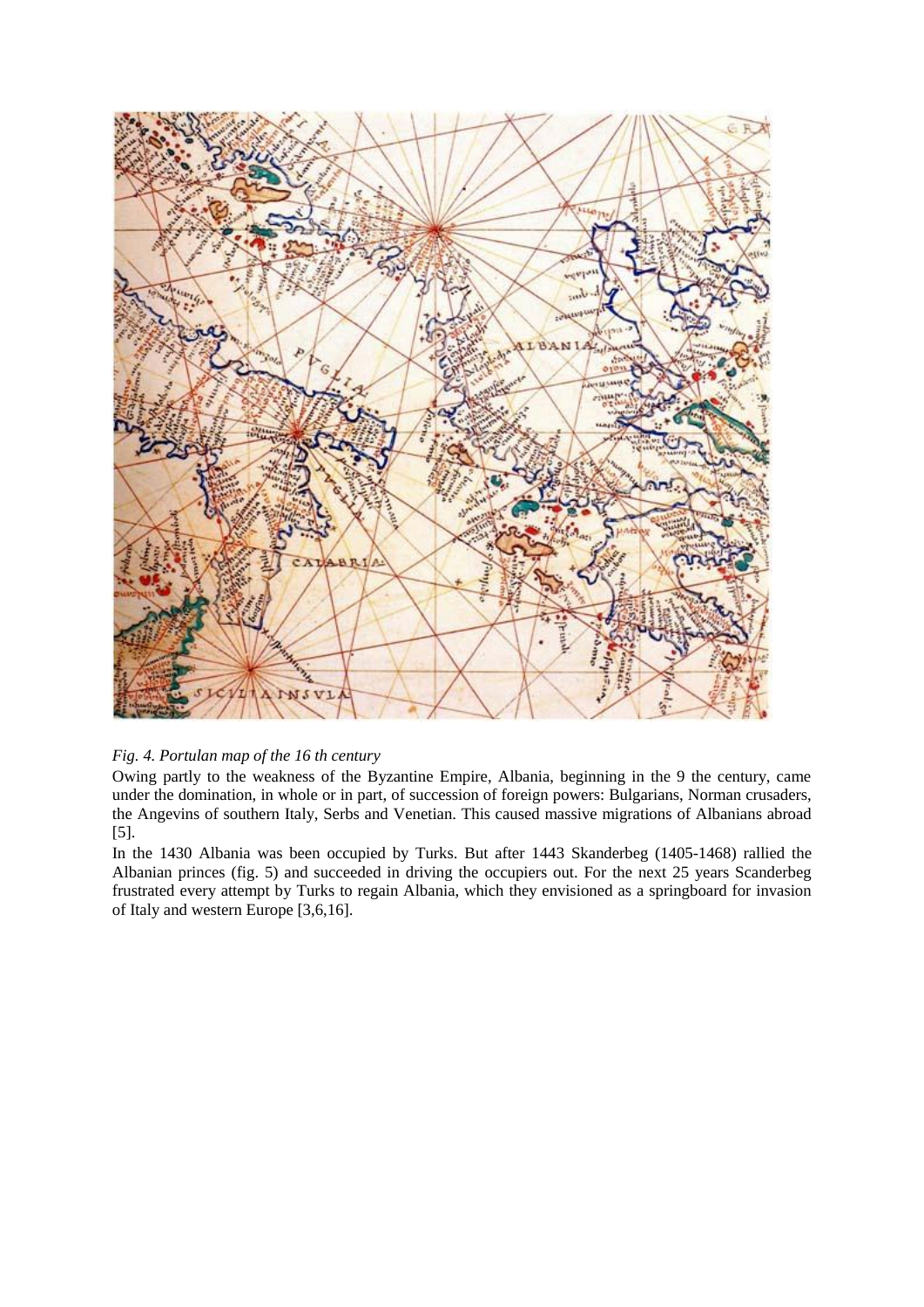

*FIG. 5. The map of Albanian territory at XV th century*

# **4. THE OTTOMAN EMPIRE**

The Turks ruled Albania for about five centuries, but they weren't able to extend their authority throughout the country, particularly in the highland regions. For many reasons the Ottomans initiated forward the end of the 16 th century to Islamic the population, by the end of which two-third of the people had converted to Islam.

During the Ottoman Empire there are created a lot of maps by Turks and foreign cartographers as: Fra Mauro (1459), P. Reis (1529), G. Gastaldi (1560), G. Canteli (1693), P. Coronelli (1693), De I'Isle (1707), M. Baudrant (1716 - fig. 6), A. Zatta (1770), G. Palma (1816), D. Lapie (1822-1843), J. Hahn (1853), H. Kiepert (1855-1885), B. Nopca (1905), Military Institute of Wien (1914-1918) and many, many others, that we have mentioned and used them in our book [16].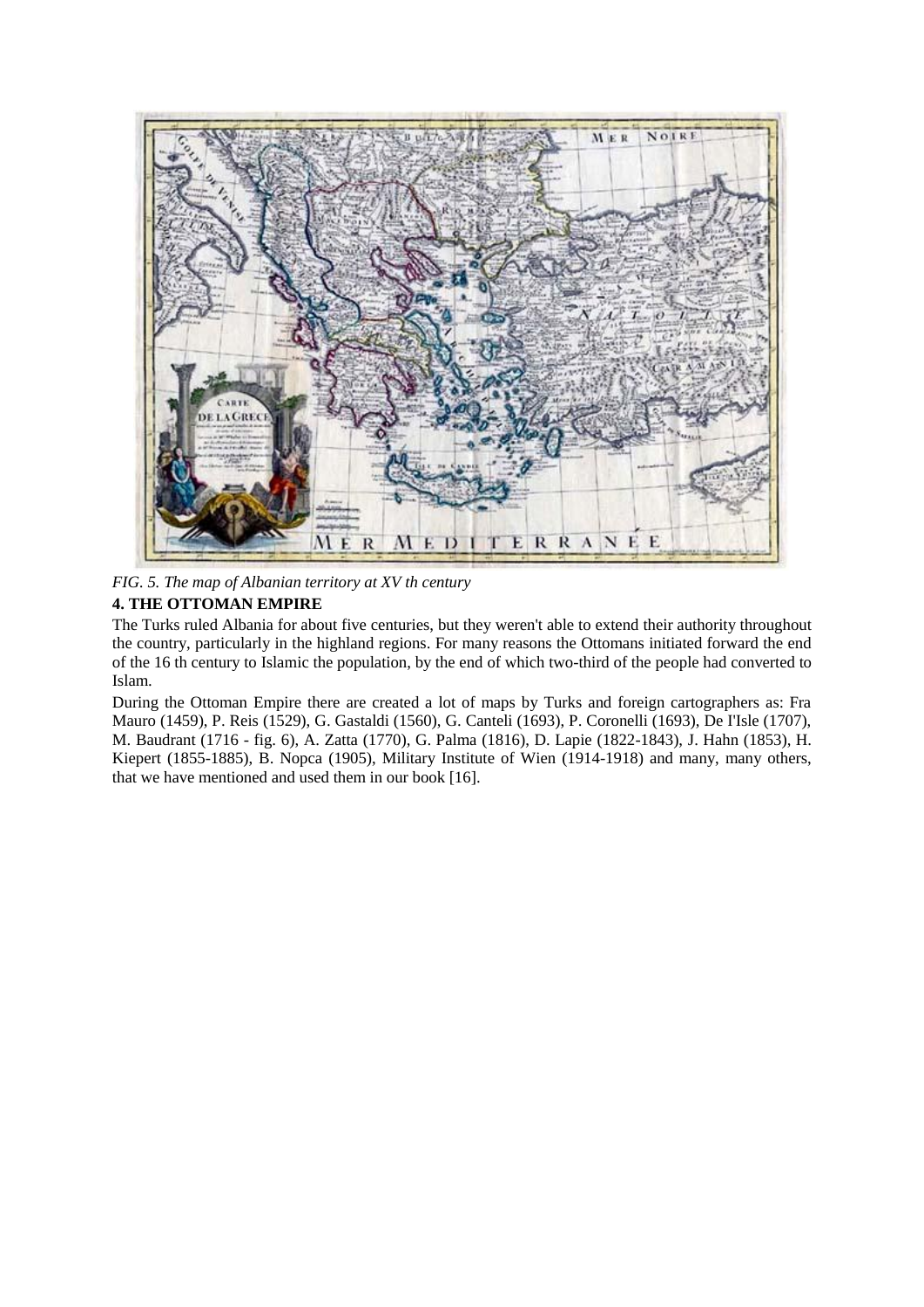

# *Fig. 6. The map of Albanian territory by H. Kiepert (1876)*

In compression to the maps (fig. 1 and 6), with the map of today boundaries of Albania territory, the reader may have e clearly presentation about the "shrinkage" of the Albanian territory.

After the defeat of Turkey, the conference of ambassadors of the Great Powers (Britain, German, Russia, Austria-Hungary, France and Italy), convened in London 1912, created an independent state of Albania. But, in drawing the borders of the new state, the Great Powers largely ignored demographic realities and ceded the vast region to Serbia, Montenegro and Greece.

## **5. WORLD WAR I and II**

During the World War I, the biggest part of territory of Albania has been mapped by the Geographic Military Institute of Wien (the North and Central part of the territory) at 1:75000 scale, by Italian Geographic Military Service (south-west part) at 1:50000 scale, and by French Geographic Military Service (South- East part) at 1:50000 scale, too. In the First World War, Albania was a neutral state.

The Austrian Geographer, H. Loui, undertaken to accomplish the rest of the territory with the topographic surveying at 1:100000 scale (1923-1924) and in 1929, he published the map of Whole Albania at 1:200000 scale. But this scale is unsuitable for many economic, educational and cultural purposes. So the Albanian government signed mutual agreement with the Geographic Institute of Firence (Italy), to create the topographical maps at 1:50000 for the whole territory of Albania. The works began since 1927 and